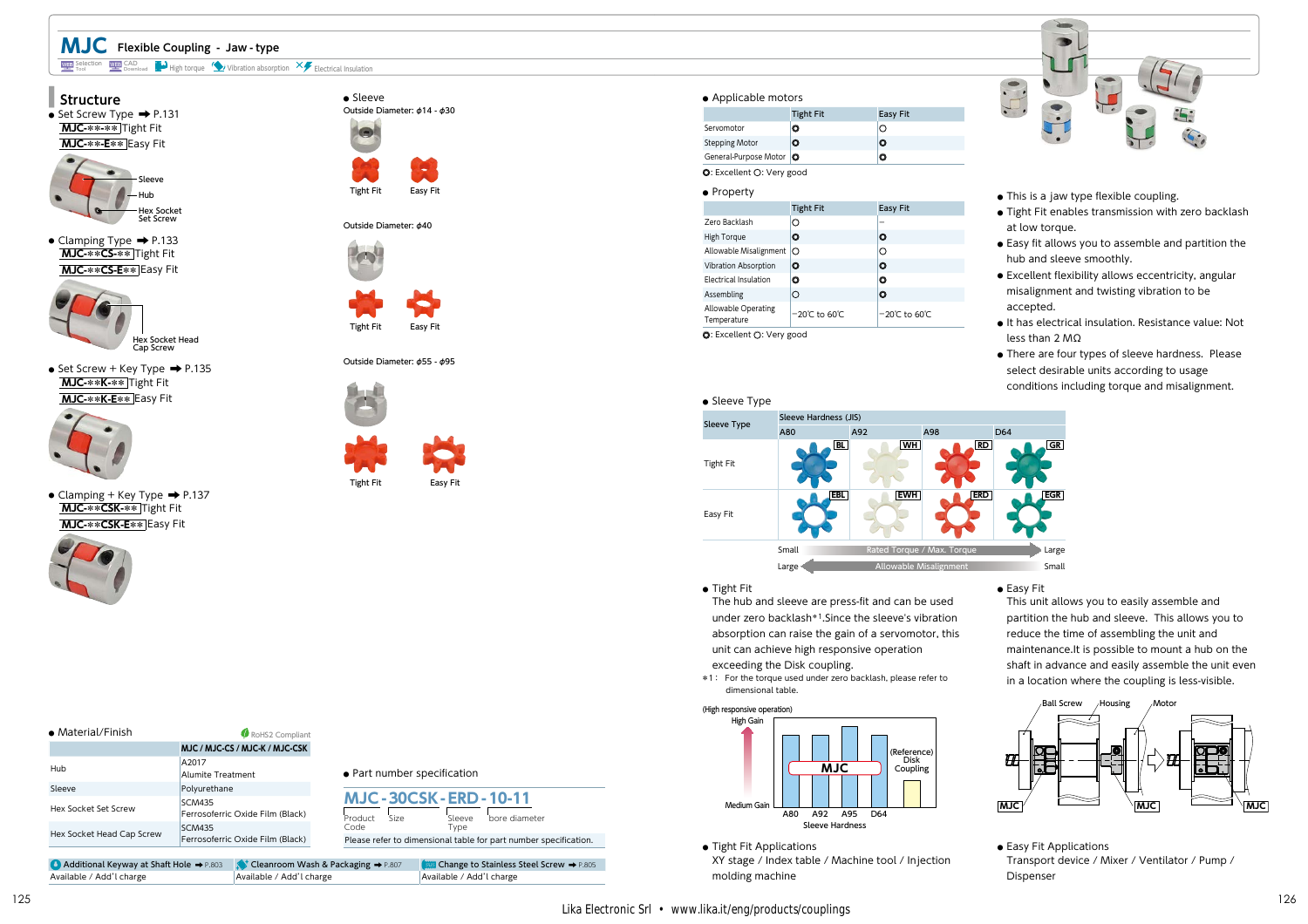## **MJC Flexible Coupling - Jaw - type**

Selection  $\frac{W_{\text{eff}}}{W_{\text{D}}}\sum_{\text{Download}}$  High torque  $\frac{1}{2}$  Vibration absorption  $X$  Electrical Insulation

### **■ Selection**

#### **● Selection based on shaft diameter and rated torque**

The area bounded by the shaft diameter and rated torque indicates is the selection size.









#### **●** Selection Example

In case of selected parameters of shaft diameter of φ15 and load torque of 6 N•m, the selected size for **[MJC-\*\*-RD** , **MJC-\*\*-ERD** is **MJC-30-RD** , **MJC-30-ERD** .

#### **● Selection based on the rated output of the servomotor**

| <b>Rated Output</b> | <b>Servomotor Specifications</b> |               |                                                                                                               |    | Selection Outside Diameter Size             |    |                  |
|---------------------|----------------------------------|---------------|---------------------------------------------------------------------------------------------------------------|----|---------------------------------------------|----|------------------|
| (W)                 | (mm)                             | $(N \cdot m)$ | Diameter of Motor Shaft Rated Torque Instantaneous Max. Torque MJC-**-BL MJC-**-WH MJC-**-RD<br>$(N \cdot m)$ |    | MJC-**-EBL MJC-**-EWH MJC-**-ERD MJC-**-EGR |    | <b>MJC-**-GR</b> |
| 10                  | $5 - 6$                          | 0.032         | 0.096                                                                                                         | 14 | 14                                          | 14 | 14               |
| 20                  | $5 - 6$                          | 0.064         | 0.19                                                                                                          | 14 | 14                                          | 14 | 14               |
| 30                  | $5 - 7$                          | 0.096         | 0.29                                                                                                          | 14 | 14                                          | 14 | 14               |
| 50                  | $6 - 8$                          | 0.16          | 0.48                                                                                                          | 20 | 20                                          | 20 | 20               |
| 100                 | 8                                | 0.32          | 0.95                                                                                                          | 20 | 20                                          | 20 | 20               |
| 200                 | $9 - 14$                         | 0.64          | 1.9                                                                                                           | 30 | 30                                          | 30 | 30               |
| 400                 | 14                               | 1.3           | 3.8                                                                                                           | 30 | 30                                          | 30 | 30               |
| 750                 | $16 - 19$                        | 2.4           | 7.2                                                                                                           |    | 40                                          | 40 | 40               |

● Motor specifications are based on general values.For details, see the motor manufacturer's catalogs.This is the size for cases where devices such as reduction gears are not used.

#### **●** Selection Example

In case of motor specification of shaft diameter of  $\phi$ 9 and rated torque of 0.64 N•m, the selected size of

**MJC-\*\*-BL** is as follows.

- **●** Set Screw Type **MJC-30-BL**
- **●** Clamping Type **MJC-30CS-BL**
- **●** Set Screw + Key Type **MJC-30K-BL**
- **●** Clamping + Key Type **MJC-30CSK-BL**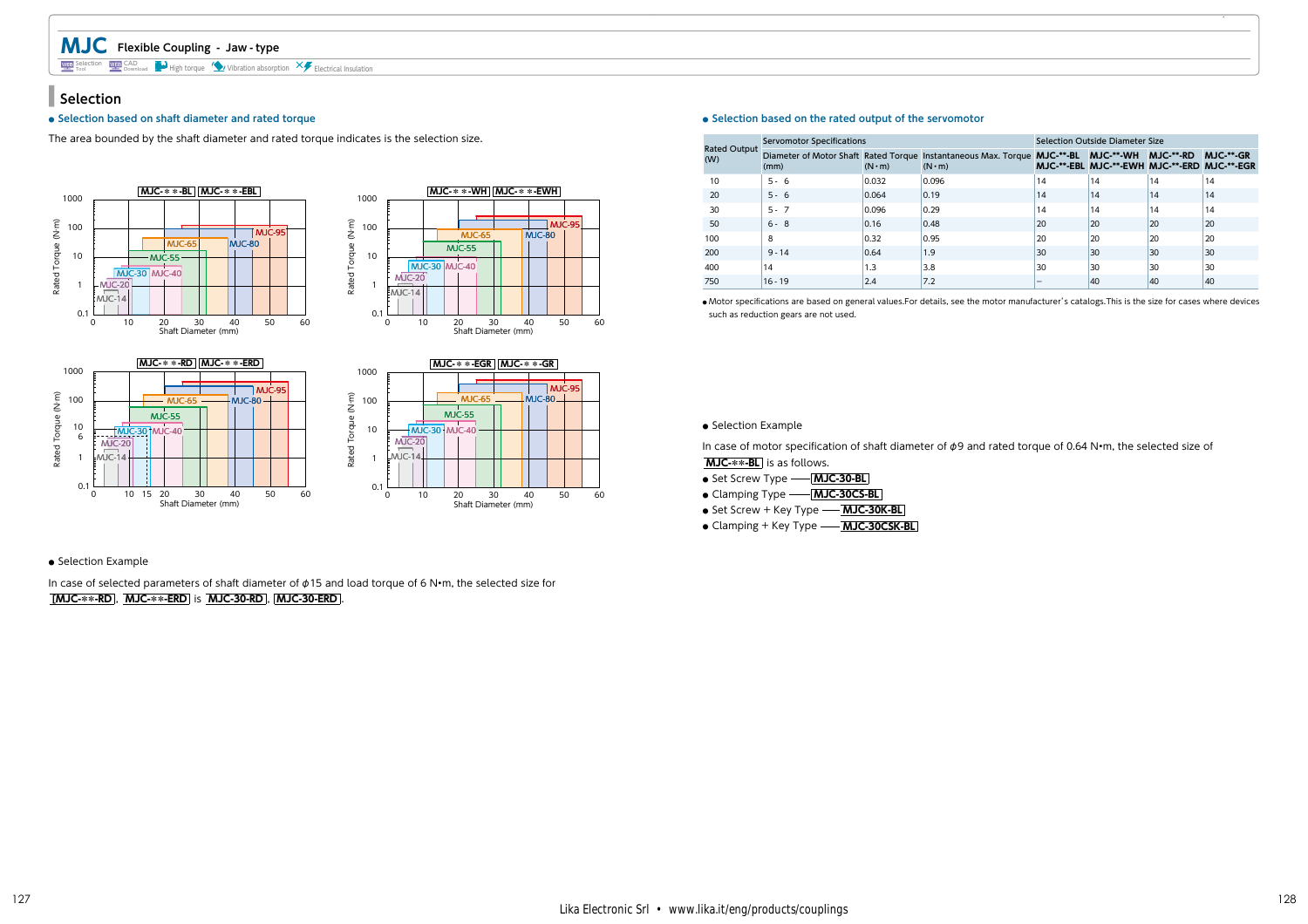**MJC Flexible Coupling - Jaw - type** Selection WEB CAD **Fight torque V** Vibration absorption  $X$  Electrical Insulation

#### **■ Technical Information**





This is a value under the condition where the static torsional stiffness at 20℃ is 100%.

The change of torsional stiffness within the range of allowable operating temperature is as shown in the graph. Before using the unit, be aware of the deterioration of responsiveness.

#### **● Slip Torque**

Concerning the sizes shown in the table, please note that the shaft's slip torque is smaller than the max. torque of **MJC-CS** .

| <u>. טטישישעווייט</u>                                                                                     |   |  |   |                    |    | Unit: $N \cdot m$                           |   |           |  |                            |      |      |      |         |       |  |                                                                       |  |  |         |  |  |  |  |  |
|-----------------------------------------------------------------------------------------------------------|---|--|---|--------------------|----|---------------------------------------------|---|-----------|--|----------------------------|------|------|------|---------|-------|--|-----------------------------------------------------------------------|--|--|---------|--|--|--|--|--|
| <b>Part Number</b>                                                                                        |   |  |   | Bore Diameter (mm) |    |                                             |   |           |  |                            |      |      |      |         |       |  |                                                                       |  |  |         |  |  |  |  |  |
|                                                                                                           | 3 |  |   | 4 4 5 5 6 6 35 7 8 |    |                                             |   |           |  | 9.525 10 11 12 14 15 16 17 |      |      |      |         | 18 19 |  | 20 22 24 25 28 30 32 35 38 40 42 45 48 50 55                          |  |  |         |  |  |  |  |  |
| <b>MJC-14CS</b> $\left  0.8 \right  1.4 \left  1.7 \right  2.1 \left  1.3 \right  1.4 \left  1.5 \right $ |   |  |   |                    |    |                                             |   |           |  |                            |      |      |      |         |       |  |                                                                       |  |  |         |  |  |  |  |  |
| <b>MJC-20CS</b>                                                                                           |   |  |   |                    |    | 3.4 4.1 4.9 6.4 6.9 7.9 9.4 5.1             | 6 | 8         |  |                            |      |      |      |         |       |  |                                                                       |  |  |         |  |  |  |  |  |
| MJC-30CS                                                                                                  |   |  | 4 | 4.9 6.6            |    | $9.3 \mid 13.4 \mid 14.6 \mid 17.3 \mid 20$ |   |           |  | 15.3                       | 21.2 | 27.2 |      |         |       |  |                                                                       |  |  |         |  |  |  |  |  |
| <b>MJC-40CS</b>                                                                                           |   |  |   |                    | 18 | 23.2 24.8 28.2 31.7                         |   |           |  | 38.5                       |      |      |      |         |       |  |                                                                       |  |  |         |  |  |  |  |  |
| <b>MJC-55CS</b>                                                                                           |   |  |   |                    |    | $29.9$ 33                                   |   | $39.5$ 46 |  | 59                         | 65.5 | 72   | 78.5 | 85      | 91.5  |  | 98 111 124 130                                                        |  |  | 117 124 |  |  |  |  |  |
| <b>MJC-65CS</b>                                                                                           |   |  |   |                    |    |                                             |   |           |  | 104                        | 118  | 133  | 148  | 162 177 |       |  | 192 221 251 265 310 339 368 185 200                                   |  |  |         |  |  |  |  |  |
| MJC-80CS                                                                                                  |   |  |   |                    |    |                                             |   |           |  |                            |      |      |      |         |       |  | 151   170   189   198   227   246   265   293   322   341   360   500 |  |  |         |  |  |  |  |  |
| <b>MJC-95CS</b>                                                                                           |   |  |   |                    |    |                                             |   |           |  |                            |      |      |      |         |       |  |                                                                       |  |  |         |  |  |  |  |  |
|                                                                                                           |   |  |   |                    |    |                                             |   |           |  |                            |      |      |      |         |       |  |                                                                       |  |  |         |  |  |  |  |  |

**●** These are test values based on the condition of shaft's dimensional allowance: h7, hardness: from 34 - 40 HRC, and screw tightening torque of the values described in **MJC-CS** dimensional table.

#### **● Slip Torque**

Concerning the sizes shown in the table, please note that the shaft's slip torque is smaller than the max. torque of **MJC-CS** . Unit:N・m

|                    |     |                      |     |      |     |             |      |      |      |      |          |                                                                     |           |     |         |     |                                                             |     |     | ___________ |
|--------------------|-----|----------------------|-----|------|-----|-------------|------|------|------|------|----------|---------------------------------------------------------------------|-----------|-----|---------|-----|-------------------------------------------------------------|-----|-----|-------------|
|                    |     | Bore Diameter (inch) |     |      |     |             |      |      |      |      |          |                                                                     |           |     |         |     |                                                             |     |     |             |
| <b>Part Number</b> |     |                      |     |      |     |             |      |      |      |      |          | 1/8 3/16 1/4 5/16 3/8 7/16 1/2 9/16 5/8 11/16 3/4 13/16 7/8 15/16 1 |           |     |         |     | $1^{1}/8$ $1^{1}/4$ $1^{3}/8$ $1^{1}/2$ $1^{5}/8$ $1^{3}/4$ |     |     |             |
| <b>MJC-14CS</b>    | 0.9 | 1.9                  | 1.4 |      |     |             |      |      |      |      |          |                                                                     |           |     |         |     |                                                             |     |     |             |
| <b>MJC-20CS</b>    |     | 4.5                  | 6.9 | 9.3  | 5.1 |             |      |      |      |      |          |                                                                     |           |     |         |     |                                                             |     |     |             |
| MJC-30CS           |     |                      | 4.9 | 9.1  |     | $13.4$ 17.6 | 7.5  | 17   | 26.4 |      |          |                                                                     |           |     |         |     |                                                             |     |     |             |
| <b>MJC-40CS</b>    |     |                      |     | 17.7 |     | 23.2 28.6   | 34.1 | 39.5 |      |      |          |                                                                     |           |     |         |     |                                                             |     |     |             |
| <b>MJC-55CS</b>    |     |                      |     |      |     | $29.9$ 40.2 | 50.5 | 60.8 | 71.1 | 81.5 | 91.8 102 |                                                                     | $112$ 122 |     | 133 112 | 123 |                                                             |     |     |             |
| <b>MJC-65CS</b>    |     |                      |     |      |     |             | 85   | 108  | 131  | 155  | 178      | 201                                                                 | 225 248   |     | 271 318 | 365 | 184                                                         | 200 |     |             |
| MJC-80CS           |     |                      |     |      |     |             |      | 96   | 111  | 126  | 141      | 157                                                                 | 172       | 187 | 202 232 | 262 | 292                                                         | 322 | 353 | 500         |
| <b>MJC-95CS</b>    |     |                      |     |      |     |             |      |      |      |      |          | 249                                                                 | 285       | 320 | 356 428 | 500 | 500                                                         | 500 | 500 | 500         |
|                    |     |                      |     |      |     |             |      |      |      |      |          |                                                                     |           |     |         |     |                                                             |     |     |             |

**●** These are test values based on the condition of shaft's dimensional allowance: h7, hardness: from 34 - 40 HRC, and screw tightening torque of the values described in **MJC-CS** dimensional table.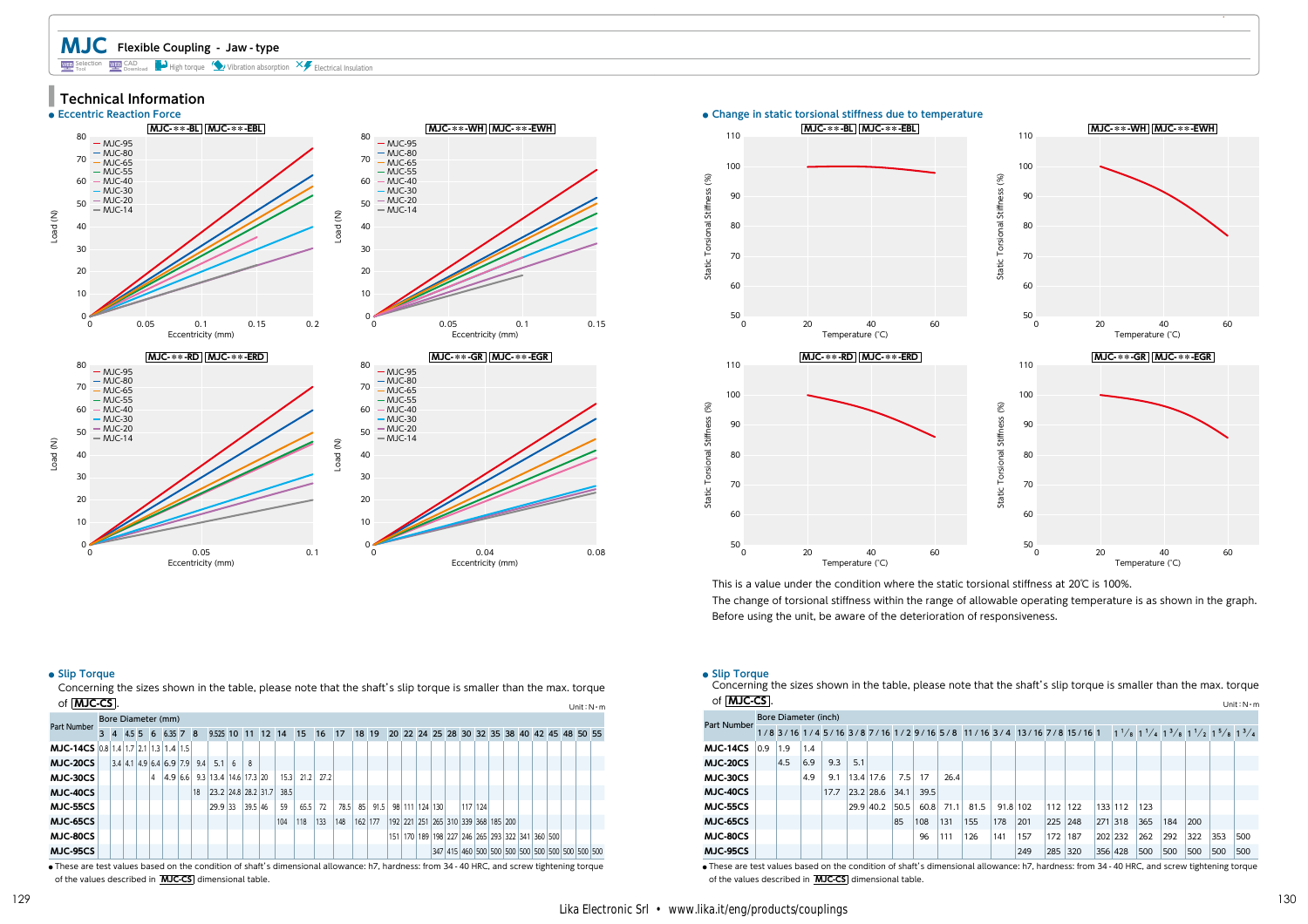**MJC Flexible coupling - Jaw - type - Set screw type**

Selection Tool **WEB** CAD  $\mathbb{Z}$  High torque  $\mathbb{Z}$  Vibration absorption  $\mathbb{Z}$  Electrical Insulation





Outside Diameter: φ14 - φ30

Outside Diameter: φ40

D1

| <b>Dimensions</b> |    |    |     |    |                |                |      |                | Unit : mm                                       |
|-------------------|----|----|-----|----|----------------|----------------|------|----------------|-------------------------------------------------|
| Part Number       | A  |    | W   | B  | $C*1$          | Sleeve<br>Е    | F    | M              | <b>Screw Tightening Torque</b><br>$(N \cdot m)$ |
| <b>MJC-14</b>     | 14 | 7  | 22  | 6  |                | 4.5            | 3.5  | M <sub>3</sub> | 0.7                                             |
| <b>MJC-20</b>     | 20 | 10 | 30  | 8  | 1              | $\overline{7}$ | 5    | M <sub>3</sub> | 0.7                                             |
| <b>MJC-30</b>     | 30 | 11 | 35  | 10 | 1.5            | 11             | 5.5  | M4             | 1.7                                             |
| <b>MJC-40</b>     | 40 | 25 | 66  | 12 | $\overline{2}$ | 18             | 12.5 | M <sub>5</sub> | $\overline{4}$                                  |
| <b>MJC-55</b>     | 55 | 30 | 78  | 14 | $\overline{2}$ | 27.5           | 15   | M <sub>6</sub> | $\overline{7}$                                  |
| <b>MJC-65</b>     | 65 | 35 | 90  | 15 | 2.5            | 31             | 17.5 | M <sub>8</sub> | 15                                              |
| <b>MJC-80</b>     | 80 | 45 | 114 | 18 | 3              | 37             | 22.5 | M <sub>8</sub> | 15                                              |
| <b>MJC-95</b>     | 95 | 50 | 126 | 20 | 3              | 45.5           | 25   | M <sub>8</sub> | 15                                              |

\*1: Use with C Dimension

×.

| Part Number $D_1 \cdot D_2$ |           |                  |                  |   |     |           |    |                | Standard metric bore diameter (dimensional allowance H8)                   |    |    |   |   |   |     |   |   |  |   |  |                    |  |   |  |     |  |
|-----------------------------|-----------|------------------|------------------|---|-----|-----------|----|----------------|----------------------------------------------------------------------------|----|----|---|---|---|-----|---|---|--|---|--|--------------------|--|---|--|-----|--|
|                             | 3         | $\overline{4}$   | 4.5 <sub>5</sub> |   | 6   | $6.35\,7$ |    | $\blacksquare$ | 9,525 10 11 12 14 15 16 18 19 20 22 24 25 28 30 32 35 38 40 42 45 48 50 55 |    |    |   |   |   |     |   |   |  |   |  |                    |  |   |  |     |  |
| <b>MJC-14</b>               | $\bullet$ | $\bullet$        | $\bullet$        | Ð | Ð   | ∙         | lo |                |                                                                            |    |    |   |   |   |     |   |   |  |   |  |                    |  |   |  |     |  |
| <b>MJC-20</b>               |           | $\bullet\bullet$ |                  | Ð | IO. | IO.       | lo | Ð              | $\bullet$                                                                  | lo | 10 |   |   |   |     |   |   |  |   |  |                    |  |   |  |     |  |
| <b>MJC-30</b>               |           |                  |                  |   |     | lo        |    |                | o                                                                          | lo | ∙  | ∙ | Ð |   | - 1 |   |   |  |   |  |                    |  |   |  |     |  |
| <b>MJC-40</b>               |           |                  |                  |   |     |           |    |                | $\bullet$                                                                  |    |    |   |   | Ð | Ð   | Ð | . |  |   |  |                    |  |   |  |     |  |
| <b>MJC-55</b>               |           |                  |                  |   |     |           |    |                |                                                                            |    |    |   |   |   |     |   |   |  |   |  | <u>ia ia ia ia</u> |  |   |  |     |  |
| <b>MJC-65</b>               |           |                  |                  |   |     |           |    |                |                                                                            |    |    |   |   |   |     |   |   |  | . |  |                    |  |   |  |     |  |
| <b>MJC-80</b>               |           |                  |                  |   |     |           |    |                |                                                                            |    |    |   |   |   |     |   |   |  |   |  |                    |  | . |  |     |  |
| <b>MJC-95</b>               |           |                  |                  |   |     |           |    |                |                                                                            |    |    |   |   |   |     |   |   |  |   |  |                    |  |   |  | . . |  |

Part Number Standard inch bore diameter (dimensional allowance H7) D1・D2◀**3** 1/8 3/16 1/4 5/16 3/8 7/16 1/2 9/16 5/8 11/16 3/4 13/16 7/8 15/16 1  $1^{1}/_8$  1<sup>1</sup>/<sub>4</sub> 1<sup>3</sup>/<sub>8</sub> 1<sup>1</sup>/<sub>2</sub> 1<sup>5</sup>/<sub>8</sub> 1<sup>3</sup>/<sub>4</sub> **MJC-14 MJC-20** MJC-30 **| | |● |● |● |● |● |● |●** |● **MJC-40** ● ● ● ● ● ● ● ● **MJC-55** ● ● ● ● ● ● ● ● ● ● ● **MJC-65** ● ● ● ● ● ● ● ● ● ● ● ● ● **MJC-80** ● ● ● ● ● ● ● ● ● ● ● **MJC-95** ● ● ● ● ● ● ●

**●** All products are provided with hex socket set screw.

**•** In a case where the bore diameter are  $φ3,φ4$  and  $φ1/8$ , the setscrew is used in only one place.

**●** Recommended dimensional allowances of applicable shaft diameter are h6 and h7.

**●** A set of hubs with set screw type for one side and clamping type or other type for the other side is available upon request.

| ● Additional Keyway at Shaft Hole $\rightarrow$ P.803 → Cleanroom Wash & Packaging $\rightarrow$ P.807 |                          | ■ SUS Change to Stainless Steel Screw → P.805 |
|--------------------------------------------------------------------------------------------------------|--------------------------|-----------------------------------------------|
| Available / Add'l charge                                                                               | Available / Add'l charge | Available / Add'l charge                      |



Outside Diameter: φ55 - φ95

**●** Sleeve Details



**●** Ambient Temperature / Temperature Correction Factor

| <b>Ambient Temperature</b> | <b>Temperature Correction Factor</b> |
|----------------------------|--------------------------------------|
| $-20^{\circ}$ C to 30℃     | 1.00                                 |
| 30℃ to 40℃                 | 0.80                                 |
| 40℃ to 60℃                 | 0.70                                 |

## **■ Performance**

|                       | Sleeve 2   |               |                                                         |                         |                                     | Zero Backlash*3                                      | Max.                                 |                                            | <b>Static</b>                                        |                      |                                |                                                |               |                                    |
|-----------------------|------------|---------------|---------------------------------------------------------|-------------------------|-------------------------------------|------------------------------------------------------|--------------------------------------|--------------------------------------------|------------------------------------------------------|----------------------|--------------------------------|------------------------------------------------|---------------|------------------------------------|
| Part<br><b>Number</b> | <b>Fit</b> | <b>Fit</b>    | Max. Bore Rated*1<br><b>Tight Easy Diameter</b><br>(mm) | torque<br>$(N \cdot m)$ | $Max.*1$<br>torque<br>$(N \cdot m)$ | Allowable<br>Transmission<br>Torque<br>$(N \cdot m)$ | Rotational<br>Frequency<br>$(min-1)$ | Moment*2<br>of Inertia<br>$(kg \cdot m^2)$ | Torsional<br><b>Stiffness</b><br>$(N \cdot m / rad)$ | Max. Lateral<br>(mm) | Max. Angular Max. Axial<br>(°) | Misalignment Misalignment Misalignment<br>(mm) | Mass*2<br>(g) | Sleeve<br><b>Hardness</b><br>(JIS) |
| $MJC-14$ BL           |            | EBL           | $\overline{7}$                                          | 0.7                     |                                     | 1.4 0.1                                              | 45000                                | $2.0 \times 10^{-7}$                       | 8                                                    | 0.15                 | 1                              | $^{+0.6}_{0}$                                  | 6.6           |                                    |
| <b>MJC-20 BL</b>      |            | <b>EBL</b>    | 11                                                      | 1.8                     |                                     | 3.6 0.2                                              | 31000                                | $1.1 \times 10^{-6}$                       | 16                                                   | 0.2                  | 1                              | $+0.8$<br>$\mathbf 0$                          | 17            |                                    |
| <b>MJC-30 BL</b>      |            | EBL           | 16                                                      | 4                       | 8                                   | 0.5                                                  | 21000                                | $6.2 \times 10^{-6}$                       | 46                                                   | 0.2                  | 1                              | $^{+1.0}_{0}$                                  | 44            |                                    |
| <b>MJC-40 BL</b>      |            | <b>EBL</b>    | 25                                                      | 4.9                     |                                     | 9.8 1.2                                              | 15000                                | $3.7 \times 10^{-5}$                       | 380                                                  | 0.15                 | 1                              | $^{+1.2}_{0}$                                  | 130           | A80                                |
| <b>MJC-55 BL</b>      |            | EBL           | 32                                                      | 17                      | 34                                  |                                                      | 11000                                | $1.6 \times 10^{-4}$                       | 1400                                                 | 0.2                  | 1                              | $^{+1.4}_{0}$                                  | 320           |                                    |
| <b>MJC-65 BL</b>      |            | EBL           | 38.1                                                    | 46                      | 92                                  |                                                      | 9000                                 | $3.6 \times 10^{-4}$                       | 2800                                                 | 0.2                  | 1                              | $^{+1.5}_{0}$                                  | 520           |                                    |
| <b>MJC-80 BL</b>      |            | EBL           | 45                                                      | 95                      | 190                                 |                                                      | 7000                                 | $1.1 \times 10^{-3}$                       | 3200                                                 | 0.2                  | 1                              | $^{+1.8}_{0}$                                  | 1000          |                                    |
| <b>MJC-95 BL</b>      |            | EBL           | 55                                                      | 130                     | 260                                 |                                                      | 6000                                 | $2.3 \times 10^{-3}$                       | 3600                                                 | 0.2                  | 1                              | $+2.0$                                         | 1500          |                                    |
| $MJC-14$ WH           |            | <b>EWH</b>    | $\overline{7}$                                          | 1.2                     |                                     | 2.4 0.1                                              | 45000                                | $2.0 \times 10^{-7}$                       | 14                                                   | 0.1                  | 1                              | $+0.6$                                         | 6.6           |                                    |
| <b>MJC-20 WH</b>      |            | $EWH$ 11      |                                                         | 3                       | 6                                   | 0.2                                                  | 31000                                | $1.1 \times 10^{-6}$                       | 29                                                   | 0.15                 | 1                              | $^{+0.8}_{0}$                                  | 17            |                                    |
| <b>MJC-30 WH</b>      |            | $EWH$ 16      |                                                         | 7.5                     | 15                                  | 0.5                                                  | 21000                                | $6.2 \times 10^{-6}$                       | 73                                                   | 0.15                 | 1                              | $^{+1.0}_{0}$                                  | 44            |                                    |
| <b>MJC-40 WH</b>      |            | <b>EWH 25</b> |                                                         | 10                      | 20                                  | 1.2                                                  | 15000                                | $3.7 \times 10^{-5}$                       | 570                                                  | 0.1                  | $\mathbf{1}$                   | $^{+1.2}_{0}$                                  | 130           | A92                                |
| <b>MJC-55 WH</b>      |            | <b>EWH 32</b> |                                                         | 35                      | 70                                  |                                                      | 11000                                | $1.6 \times 10^{-4}$                       | 1600                                                 | 0.15                 | 1                              | $^{+1.4}_{0}$                                  | 320           |                                    |
| <b>MJC-65 WH</b>      |            | EWH 38.1      |                                                         | 95                      | 190                                 |                                                      | 9000                                 | $3.6 \times 10^{-4}$                       | 3000                                                 | 0.15                 | $\mathbf{1}$                   | $^{+1.5}_{0}$                                  | 520           |                                    |
| <b>MJC-80 WH</b>      |            | <b>EWH 45</b> |                                                         | 190                     | 380                                 |                                                      | 7000                                 | $1.1 \times 10^{-3}$                       | 5300                                                 | 0.15                 | 1                              | $^{+1.8}_{0}$                                  | 1000          |                                    |
| <b>MJC-95 WH</b>      |            | <b>EWH 55</b> |                                                         | 265                     | 530                                 |                                                      | 6000                                 | $2.3 \times 10^{-3}$                       | 6200                                                 | 0.15                 | 1                              | $+2.0$                                         | 1500          |                                    |
| <b>MJC-14 RD</b>      |            | <b>ERD</b>    | $\overline{7}$                                          | 2                       | 4                                   | 0.1                                                  | 45000                                | $2.0 \times 10^{-7}$                       | 22                                                   | 0.1                  | 1                              | $^{+0.6}_{0}$                                  | 6.6           |                                    |
| <b>MJC-20 RD</b>      |            | <b>ERD</b>    | 11                                                      | 5                       | 10                                  | 0.2                                                  | 31000                                | $1.1 \times 10^{-6}$                       | 55                                                   | 0.1                  | 1                              | $^{+0.8}_{0}$                                  | 17            |                                    |
| <b>MJC-30 RD</b>      |            | <b>ERD</b>    | 16                                                      | 12.5                    | 25                                  | 0.5                                                  | 21000                                | $6.2 \times 10^{-6}$                       | 130                                                  | 0.1                  | 1                              | $^{+1.0}_{0}$                                  | 44            |                                    |
| <b>MJC-40 RD</b>      |            | <b>ERD</b>    | 25                                                      | 17                      | 34                                  | 1.2                                                  | 15000                                | $3.7 \times 10^{-5}$                       | 1200                                                 | 0.1                  | $\mathbf{1}$                   | $^{+1.2}_{0}$                                  | 130           | A98                                |
| <b>MJC-55 RD</b>      |            | <b>ERD</b>    | 32                                                      | 60                      | 120                                 |                                                      | 11000                                | $1.6 \times 10^{-4}$                       | 2600                                                 | 0.1                  | 1                              | $^{+1.4}_{0}$                                  | 320           |                                    |
| <b>MJC-65 RD</b>      |            | <b>ERD</b>    | 38.1                                                    | 160                     | 320                                 |                                                      | 9000                                 | $3.6 \times 10^{-4}$                       | 4900                                                 | 0.1                  | $\mathbf{1}$                   | $^{+1.5}_{0}$                                  | 520           |                                    |
| <b>MJC-80 RD</b>      |            | ERD           | 45                                                      | 325                     | 650                                 |                                                      | 7000                                 | $1.1 \times 10^{-3}$                       | 6500                                                 | 0.1                  | 1                              | $^{+1.8}_{0}$                                  | 1000          |                                    |
| <b>MJC-95 RD</b>      |            | <b>ERD</b>    | 55                                                      | 450                     | 900                                 |                                                      | 6000                                 | $2.3 \times 10^{-3}$                       | 8900                                                 | 0.1                  | 1                              | $+2.0$                                         | 1500          |                                    |
| $MJC-14$ GR           |            | <b>EGR</b>    | $\overline{7}$                                          | 2.4                     |                                     | 4.8 0.1                                              | 45000                                | $2.0 \times 10^{-7}$                       | 66                                                   | 0.08                 | 1                              | $+0.6$                                         | 6.6           |                                    |
| <b>MJC-20 GR</b>      |            | <b>EGR</b>    | 11                                                      | 6                       | 12                                  | 0.2                                                  | 31000                                | $1.1 \times 10^{-6}$                       | 87                                                   | 0.08                 | $\mathbf{1}$                   | $^{+0.8}_{0}$                                  | 17            |                                    |
| $MJC-30$ GR           |            | <b>EGR</b>    | 16                                                      | 16                      | 32                                  | 0.5                                                  | 21000                                | $6.2 \times 10^{-6}$                       | 200                                                  | 0.08                 | 1                              | $^{+1.0}_{0}$                                  | 44            |                                    |
| $MJC-40$ GR           |            | <b>EGR</b>    | 25                                                      | 21                      | 42                                  | 1.2                                                  | 15000                                | $3.7 \times 10^{-5}$                       | 3000                                                 | 0.08                 | $\mathbf{1}$                   | $^{+1.2}_{0}$                                  | 130           |                                    |
| <b>MJC-55 GR</b>      |            | <b>EGR</b>    | 32                                                      | 75                      | 150                                 |                                                      | 11000                                | $1.6 \times 10^{-4}$                       | 9000                                                 | 0.08                 | 1                              | $^{+1.4}_{0}$                                  | 320           | D64                                |
| <b>MJC-65 GR</b>      |            | <b>EGR</b>    | 38.1                                                    | 200                     | 400                                 |                                                      | 9000                                 | $3.6 \times 10^{-4}$                       | 13000                                                | 0.08                 | $\mathbf{1}$                   | $^{+1.5}_{0}$                                  | 520           |                                    |
| <b>MJC-80 GR</b>      |            | EGR           | 45                                                      | 405                     | 810                                 |                                                      | 7000                                 | $1.1 \times 10^{-3}$                       | 14000                                                | 0.08                 | 1                              | $^{+1.8}_{0}$                                  | 1000          |                                    |
| <b>MJC-95 GR</b>      |            | <b>EGR</b>    | 55                                                      | 560                     | 1120                                |                                                      | 6000                                 | $2.3 \times 10^{-3}$ 15000                 |                                                      | 0.08                 | 1                              | $+2.0$                                         | 1500          |                                    |

 \*1: Correction of rated torque and max. torque due to load fl uctuation is not required. However, if ambient temperature exceeds 30℃, be sure to correct the rated torque and max. torque with temperature correction factor shown in the table. **MJC** 's allowable operating temperature is -20℃ to 60℃.

\*2: These are values with max. bore diameter.

\*3: For transmission with Zero Backlash, please use a tight fit sleeve.

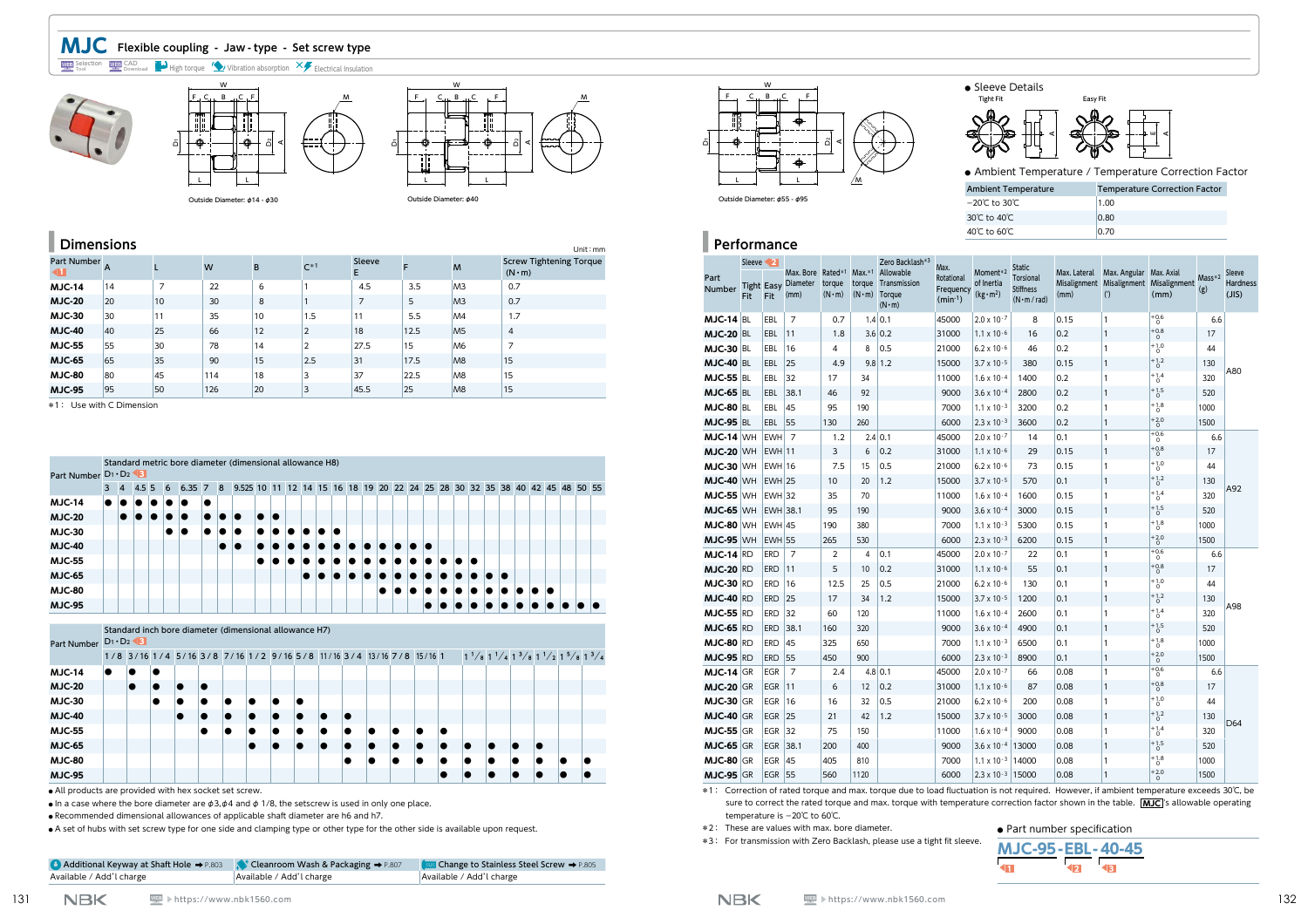**MJC-CS Flexible coupling - Jaw - type - Clamping type**

Selection **WEB** CAD  $\Box$  High torque  $\Diamond$  Vibration absorption  $\times$  Electrical Insulation



|  | <b>Dimensions</b> |
|--|-------------------|
|  |                   |
|  |                   |

|                 |                         |                |                |     |    |                |                |      |       |                  | Unit: $mm$                                      |
|-----------------|-------------------------|----------------|----------------|-----|----|----------------|----------------|------|-------|------------------|-------------------------------------------------|
| Part Number     | <b>Bore</b><br>Diameter | $\overline{A}$ | L              | W   | B  | $C*1$          | Sleeve<br>E    | F    | G     | M                | <b>Screw Tightening Torque</b><br>$(N \cdot m)$ |
| MJC-14CS        | $-5$<br>3               | 14             | $\overline{7}$ | 22  | 6  | 1              | 4.5            | 3.5  | 4     | M <sub>2</sub>   | 0.5                                             |
|                 | $-7$<br>6               |                |                |     |    |                |                |      | 5     | M <sub>1.6</sub> | 0.25                                            |
| <b>MJC-20CS</b> | $-8$<br>$\overline{4}$  | 20             | 10             | 30  | 8  | $\mathbf{1}$   | $\overline{7}$ | 5    | 6.5   | M <sub>2.5</sub> | $\overline{1}$                                  |
|                 | $9.525 - 11$            |                |                |     |    |                |                |      | 7.5   | M <sub>2</sub>   | 0.5                                             |
| MJC-30CS        | $-12$<br>6              | 30             | 11             | 35  | 10 | 1.5            | 11             | 5.5  | 10    | M4               | 3.5                                             |
|                 | 12.7<br>$-16$           |                |                |     |    |                |                |      | 11    | M <sub>3</sub>   | 1.5                                             |
| <b>MJC-40CS</b> | 7.9375 - 20             | 40             | 25             | 66  | 12 | $\overline{2}$ | 18             | 8.5  | 14    | M <sub>5</sub>   | 8                                               |
|                 | $-25$<br>22             |                |                |     |    |                |                |      | 15.75 | M <sub>4</sub>   | 3.5                                             |
| <b>MJC-55CS</b> | 9.525<br>$-28$          | 55             | 30             | 78  | 14 | $\overline{2}$ | 27.5           | 10.5 | 20    | M <sub>6</sub>   | 13                                              |
|                 | $-32$<br>30             |                |                |     |    |                |                |      | 21    | M <sub>5</sub>   | 8                                               |
| <b>MJC-65CS</b> | $-32$<br>12.7           | 65             | 35             | 90  | 15 | 2.5            | 31             | 13   | 24    | M <sub>8</sub>   | 28                                              |
|                 | 34.925 - 38.1           |                |                |     |    |                |                |      | 25    | M <sub>6</sub>   | 13                                              |
| MJC-80CS        | $-42$<br>19.05          | 80             | 45             | 114 | 18 | 3              | 37             | 15   | 30    | M <sub>8</sub>   | 28                                              |
|                 | 45                      |                |                |     |    |                |                |      | 31    |                  |                                                 |
| <b>MJC-95CS</b> | 0.05                    | 95             | 50             | 126 | 20 | 3              | 45.5           | 18   | 34    | M10              | 55                                              |
|                 | 50<br>$-55$             |                |                |     |    |                |                |      | 36    |                  |                                                 |

#### \*1: Use with C Dimension

| <b>Part Number</b> |   | $D_1 \cdot D_2 \cdot 3$ |               | Standard metric bore diameter |   |           |                |           |    |   |    |    |    |    |    |           |          |    |          |      |    |    |       |   |             |  |  |
|--------------------|---|-------------------------|---------------|-------------------------------|---|-----------|----------------|-----------|----|---|----|----|----|----|----|-----------|----------|----|----------|------|----|----|-------|---|-------------|--|--|
|                    | 3 | $\overline{a}$          | $4.5 \t5 \t6$ | $6.35 \quad 7$                |   | 8         | 9.525 10 11 12 |           |    |   | 14 | 15 | 16 | 18 | 19 |           | 20 22 24 |    | 25 28 30 | 32   | 35 | 38 | 40 42 |   | 45 48 50 55 |  |  |
| <b>MJC-14CS</b>    | o |                         |               |                               | ю |           |                |           |    |   |    |    |    |    |    |           |          |    |          |      |    |    |       |   |             |  |  |
| <b>MJC-20CS</b>    |   |                         |               |                               |   |           | lo             | $\bullet$ | lo |   |    |    |    |    |    |           |          |    |          |      |    |    |       |   |             |  |  |
| MJC-30CS           |   |                         |               |                               |   |           |                |           |    |   |    |    | lo |    |    |           |          |    |          |      |    |    |       |   |             |  |  |
| <b>MJC-40CS</b>    |   |                         |               |                               |   | $\bullet$ |                |           |    |   |    |    |    |    |    |           | o        | l. |          |      |    |    |       |   |             |  |  |
| <b>MJC-55CS</b>    |   |                         |               |                               |   |           |                |           |    | ٠ |    |    |    |    |    |           |          |    | l.       | - 10 |    |    |       |   |             |  |  |
| <b>MJC-65CS</b>    |   |                         |               |                               |   |           |                |           |    |   | e  |    |    |    |    |           |          |    |          |      |    | le |       |   |             |  |  |
| <b>MJC 80CS</b>    |   |                         |               |                               |   |           |                |           |    |   |    |    |    |    |    | $\bullet$ |          |    |          |      |    |    |       | ∙ | le          |  |  |
| <b>MJC-95CS</b>    |   |                         |               |                               |   |           |                |           |    |   |    |    |    |    |    |           |          |    |          |      |    |    |       |   |             |  |  |

| <b>Part Number</b> | Standard inch bore diameter<br>$D_1 \cdot D_2 \cdot 3$ |    |  |  |    |           |  |           |    |    |    |                                                                     |           |    |                 |             |                     |                                 |                 |
|--------------------|--------------------------------------------------------|----|--|--|----|-----------|--|-----------|----|----|----|---------------------------------------------------------------------|-----------|----|-----------------|-------------|---------------------|---------------------------------|-----------------|
|                    |                                                        |    |  |  |    |           |  |           |    |    |    | 1/8 3/16 1/4 5/16 3/8 7/16 1/2 9/16 5/8 11/16 3/4 13/16 7/8 15/16 1 |           |    | $\frac{1}{1/8}$ | $^{1}/_{4}$ | $\mathbf{1}$<br>3/8 | $\frac{1}{1/2}$ $\frac{1}{5/8}$ | $\frac{1}{3/4}$ |
| <b>MJC-14CS</b>    | l o                                                    | lO |  |  |    |           |  |           |    |    |    |                                                                     |           |    |                 |             |                     |                                 |                 |
| <b>MJC-20CS</b>    |                                                        | lo |  |  |    |           |  |           |    |    |    |                                                                     |           |    |                 |             |                     |                                 |                 |
| MJC-30CS           |                                                        |    |  |  |    | $\bullet$ |  |           | lo |    |    |                                                                     |           |    |                 |             |                     |                                 |                 |
| <b>MJC-40CS</b>    |                                                        |    |  |  |    |           |  | $\bullet$ |    | lo | lo |                                                                     |           |    |                 |             |                     |                                 |                 |
| <b>MJC-55CS</b>    |                                                        |    |  |  | lo | $\bullet$ |  |           |    |    |    | $\bullet$                                                           |           | lo |                 |             |                     |                                 |                 |
| <b>MJC-65CS</b>    |                                                        |    |  |  |    |           |  |           |    |    |    |                                                                     | $\bullet$ |    |                 |             | Ð                   | o                               |                 |
| <b>MJC-80CS</b>    |                                                        |    |  |  |    |           |  |           |    |    |    |                                                                     |           |    |                 |             |                     | $\bullet$                       |                 |
| <b>MJC-95CS</b>    |                                                        |    |  |  |    |           |  |           |    |    |    |                                                                     |           |    |                 |             |                     |                                 |                 |

**●** All products are provided with hex socket head cap screw.

**●** Recommended dimensional allowances of applicable shaft diameter are h6 and h7.

**●** A set of hubs with clamping type for one side and set screw type or other type for the other side is available upon request.

**●** In case of mounting on D-cut shaft, be careful about the position of the D-cut surface of the shaft. ➡ P.258

| ● Additional Keyway at Shaft Hole $\rightarrow$ P.803 and St Cleanroom Wash & Packaging $\rightarrow$ P.807 |                          | <b>EXXX</b> Change to Stainless Steel Screw $\rightarrow$ P.805 |
|-------------------------------------------------------------------------------------------------------------|--------------------------|-----------------------------------------------------------------|
| Available / Add'l charge                                                                                    | Available / Add'l charge | Available / Add'l charge                                        |





Outside Diameter: φ55 - φ95

| ۵                                             |                        |                          | اۃ                                    |                |                |                                                                                                                                         |                |                                              |                                                       |              |                                      |                                 |             |                 |
|-----------------------------------------------|------------------------|--------------------------|---------------------------------------|----------------|----------------|-----------------------------------------------------------------------------------------------------------------------------------------|----------------|----------------------------------------------|-------------------------------------------------------|--------------|--------------------------------------|---------------------------------|-------------|-----------------|
|                                               |                        |                          |                                       |                |                |                                                                                                                                         |                |                                              | • Ambient Temperature / Temperature Correction Factor |              |                                      |                                 |             |                 |
|                                               |                        |                          |                                       |                |                |                                                                                                                                         |                | <b>Ambient Temperature</b>                   |                                                       |              | <b>Temperature Correction Factor</b> |                                 |             |                 |
|                                               |                        |                          |                                       |                |                |                                                                                                                                         |                | -20℃ to 30℃                                  |                                                       |              | 1.00                                 |                                 |             |                 |
|                                               |                        |                          | Outside Diameter: ¢55 - ¢95           |                |                |                                                                                                                                         |                | 30℃ to 40℃                                   |                                                       |              | 0.80                                 |                                 |             |                 |
|                                               |                        |                          |                                       |                |                |                                                                                                                                         |                | 40℃ to 60℃                                   |                                                       |              | 0.70                                 |                                 |             |                 |
| Performance                                   |                        |                          |                                       |                |                |                                                                                                                                         |                |                                              |                                                       |              |                                      |                                 |             |                 |
|                                               | Sleeve <b>2</b>        |                          | Max. Bore Rated*1                     |                | $Max.*1$       | Zero Backlash*3                                                                                                                         | Max.Rotational | Moment <sup>*2</sup>                         | <b>Static</b>                                         | Max. Lateral | Max. Angular                         | Max. Axial                      |             | Sleeve          |
| Part                                          | Tight                  | Easy                     | Diameter                              | torque         | torque         | Allowable Transmission                                                                                                                  | Frequency      | of Inertia                                   | <b>Torsional Stiffness</b>                            | Misalignment | Misalignment                         | Misalignment                    | $Mass*2$    | <b>Hardness</b> |
| Number                                        | Fit                    | Fit                      | (mm)                                  | $(N \cdot m)$  | $(N \cdot m)$  | Torque( $N \cdot m$ )                                                                                                                   | $(min-1)$      | $(kg \cdot m^2)$                             | $(N \cdot m / rad)$                                   | (mm)         | (°)                                  | (mm)                            | (g)         | (JIS)           |
| <b>MJC-14CS</b>                               | <b>BL</b>              | EBL                      | $\overline{7}$                        | 0.7            | 1.4            | 0.1                                                                                                                                     | 45000          | $1.9 \times 10^{-7}$                         | 8                                                     | 0.15         | $\mathbf{1}$                         | $^{+0.6}_{0}$                   | 6.2         |                 |
| <b>MJC-20CS</b>                               | <b>BL</b>              | EBL                      | 11                                    | 1.8            | 3.6            | 0.2                                                                                                                                     | 31000          | $1.0 \times 10^{-6}$                         | 16                                                    | 0.2          | $\mathbf{1}$                         | $^{+0.8}_{0}$                   | 16          |                 |
| MJC-30CS                                      | <b>BL</b>              | EBL                      | 16                                    | $\overline{4}$ | 8              | 0.5                                                                                                                                     | 21000          | $6.0 \times 10^{-6}$                         | 46                                                    | 0.2          | 1                                    | $^{+1.0}_{0}$                   | 42          |                 |
| MJC-40CS                                      | <b>BL</b>              | EBL                      | 25                                    | 4.9            | 9.8            | 1.2                                                                                                                                     | 15000          | $3.6 \times 10^{-5}$                         | 380                                                   | 0.15         | 1                                    | $^{+1.2}_{0}$                   | 130         |                 |
| <b>MJC-55CS</b>                               | <b>BL</b>              | EBL                      | 32                                    | 17             | 34             |                                                                                                                                         | 11000          | $1.6 \times 10^{-4}$                         | 1400                                                  | 0.2          | 1                                    | $^{+1.4}_{0}$                   | 310         | A80             |
| <b>MJC-65CS</b>                               | <b>BL</b>              | EBL                      | 38.1                                  | 46             | 92             |                                                                                                                                         | 9000           | $3.5 \times 10^{-4}$                         | 2800                                                  | 0.2          | 1                                    | $^{+1.5}_{0}$                   | 500         |                 |
| <b>MJC-80CS</b>                               | <b>BL</b>              | EBL                      | 45                                    | 95             | 190            |                                                                                                                                         | 7000           | $1.0 \times 10^{-3}$                         | 3200                                                  | 0.2          | $\mathbf{1}$                         | $^{+1.8}_{0}$                   | 1000        |                 |
| <b>MJC-95CS</b>                               | <b>BL</b>              | EBL                      | 55                                    | 130            | 260            |                                                                                                                                         | 6000           | $2.3 \times 10^{-3}$                         | 3600                                                  | 0.2          | 1                                    | $^{+2.0}_{0}$                   | 1600        |                 |
| MJC-14CS                                      | <b>WH</b>              | <b>EWH</b>               | $\overline{7}$                        | 1.2            | 2.4            | 0.1                                                                                                                                     | 45000          | $1.9 \times 10^{-7}$                         | 14                                                    | 0.1          | $\mathbf{1}$                         | $^{+0.6}_{0}$                   | 6.2         |                 |
| <b>MJC-20CS</b>                               | <b>WH</b>              | <b>EWH</b>               | 11                                    | 3              | 6              | 0.2                                                                                                                                     | 31000          | $1.0 \times 10^{-6}$                         | 29                                                    | 0.15         | 1                                    | $^{+0.8}_{0}$                   | 16          |                 |
| MJC-30CS                                      | WH                     | <b>EWH</b>               | 16                                    | 7.5            | 15             | 0.5                                                                                                                                     | 21000          | $6.0 \times 10^{-6}$                         | 73                                                    | 0.15         | 1                                    | $^{+1.0}_{0}$                   | 42          |                 |
| <b>MJC-40CS</b>                               | WH                     | <b>EWH</b>               | 25                                    | 10             | 20             | 1.2                                                                                                                                     | 15000          | $3.6 \times 10^{-5}$                         | 570                                                   | 0.1          | $\mathbf{1}$                         | $^{+1.2}_{0}$                   | 130         | A92             |
| <b>MJC-55CS</b>                               | WH                     | <b>EWH</b>               | 32                                    | 35             | 70             |                                                                                                                                         | 11000          | $1.6 \times 10^{-4}$                         | 1600                                                  | 0.15         | 1                                    | $^{+1.4}_{0}$                   | 310         |                 |
| <b>MJC-65CS</b>                               | WH                     | <b>EWH</b>               | 38.1                                  | 95             | 190            |                                                                                                                                         | 9000           | $3.5 \times 10^{-4}$                         | 3000                                                  | 0.15         | 1                                    | $^{+1.5}_{0}$                   | 500         |                 |
| MJC-80CS                                      | WH                     | <b>EWH</b>               | 45                                    | 190            | 380            |                                                                                                                                         | 7000           | $1.0 \times 10^{-3}$                         | 5300                                                  | 0.15         | $\mathbf{1}$                         | $^{+1.8}_{0}$                   | 1000        |                 |
| <b>MJC-95CS</b>                               | WH                     | <b>EWH</b>               | 55                                    | 265            | 530            |                                                                                                                                         | 6000           | $2.3 \times 10^{-3}$                         | 6200                                                  | 0.15         | 1                                    | $+2.0$                          | 1600        |                 |
| MJC-14CS                                      | <b>RD</b>              | <b>ERD</b>               | $\overline{7}$                        | $\overline{2}$ | $\overline{4}$ | 0.1                                                                                                                                     | 45000          | $1.9 \times 10^{-7}$                         | 22                                                    | 0.1          | $\mathbf{1}$                         | $^{+0.6}_{-0}$                  | 6.2         |                 |
| <b>MJC-20CS</b>                               | <b>RD</b>              | <b>ERD</b>               | 11                                    | 5              | 10             | 0.2                                                                                                                                     | 31000          | $1.0 \times 10^{-6}$                         | 55                                                    | 0.1          | $\mathbf{1}$                         | $+0.8$                          | 16          |                 |
| MJC-30CS                                      | <b>RD</b>              | <b>ERD</b>               | 16                                    | 12.5           | 25             | 0.5                                                                                                                                     | 21000          | $6.0 \times 10^{-6}$                         | 130                                                   | 0.1          | 1                                    | $^{+1.0}_{0}$                   | 42          |                 |
| <b>MJC-40CS</b>                               | <b>RD</b>              | <b>ERD</b>               | 25                                    | 17             | 34             | 1.2                                                                                                                                     | 15000          | $3.6 \times 10^{-5}$                         | 1200                                                  | 0.1          | 1                                    | $^{+1.2}_{0}$                   | 130         | A98             |
| <b>MJC-55CS</b>                               | <b>RD</b>              | ERD                      | 32                                    | 60             | 120            |                                                                                                                                         | 11000          | $1.6 \times 10^{-4}$                         | 2600                                                  | 0.1          | 1                                    | $^{+1.4}_{0}$                   | 310         |                 |
| <b>MJC-65CS</b><br>MJC-80CS                   | <b>RD</b><br><b>RD</b> | <b>ERD</b><br><b>ERD</b> | 38.1                                  | 160<br>325     | 320<br>650     |                                                                                                                                         | 9000<br>7000   | $3.5 \times 10^{-4}$<br>$1.0 \times 10^{-3}$ | 4900<br>6500                                          | 0.1<br>0.1   | 1<br>$\mathbf{1}$                    | $+\frac{1}{0}$<br>$^{+1.8}_{0}$ | 500<br>1000 |                 |
| <b>MJC-95CS</b>                               | <b>RD</b>              | <b>ERD</b>               | 45<br>55                              | 450            | 900            |                                                                                                                                         | 6000           | $2.3 \times 10^{-3}$                         | 8900                                                  | 0.1          | $\mathbf{1}$                         | $^{+2.0}_{0}$                   | 1600        |                 |
| MJC-14CS                                      | GR                     | <b>EGR</b>               | $\overline{7}$                        | 2.4            | 4.8            | 0.1                                                                                                                                     | 45000          | $1.9 \times 10^{-7}$                         | 66                                                    | 0.08         | $\mathbf{1}$                         | $^{+0.6}_{0}$                   | 6.2         |                 |
| <b>MJC-20CS</b>                               | GR                     | <b>EGR</b>               | 11                                    | 6              | 12             | 0.2                                                                                                                                     | 31000          | $1.0 \times 10^{-6}$                         | 87                                                    | 0.08         | 1                                    | $^{+0.8}_{0}$                   | 16          |                 |
| MJC-30CS                                      | GR                     | <b>EGR</b>               | 16                                    | 16             | 32             | 0.5                                                                                                                                     | 21000          | $6.0 \times 10^{-6}$                         | 200                                                   | 0.08         | 1                                    | $+1.0$                          | 42          |                 |
| <b>MJC-40CS</b>                               | <b>GR</b>              | <b>EGR</b>               | 25                                    | 21             | 42             | 1.2                                                                                                                                     | 15000          | $3.6 \times 10^{-5}$                         | 3000                                                  | 0.08         | $\mathbf{1}$                         | $\Omega$<br>$^{+1.2}_{0}$       | 130         |                 |
| <b>MJC-55CS</b>                               | GR                     | <b>EGR</b>               | 32                                    | 75             | 150            |                                                                                                                                         | 11000          | $1.6 \times 10^{-4}$                         | 9000                                                  | 0.08         | $\mathbf{1}$                         | $^{+1.4}_{0}$                   | 310         | D64             |
| <b>MJC-65CS</b>                               | <b>GR</b>              | EGR                      | 38.1                                  | 200            | 400            |                                                                                                                                         | 9000           | $3.5 \times 10^{-4}$                         | 13000                                                 | 0.08         | 1                                    | $+1.5$<br>$\mathbf 0$           | 500         |                 |
| MJC-80CS                                      | GR                     | <b>EGR</b>               | 45                                    | 405            | 810            |                                                                                                                                         | 7000           | $1.0 \times 10^{-3}$                         | 14000                                                 | 0.08         | 1                                    | $+1.8$<br>$\Omega$              | 1000        |                 |
| MJC-95CS                                      | <b>GR</b>              | <b>EGR</b>               | 55                                    | 560            | 1120           |                                                                                                                                         | 6000           | $2.3 \times 10^{-3}$                         | 15000                                                 | 0.08         | 1                                    | $^{+2.0}_{0}$                   | 1600        |                 |
|                                               |                        |                          |                                       |                |                | *1: Correction of rated torque and max. torque due to load fluctuation is not required. However, if ambient temperature exceeds 30℃, be |                |                                              |                                                       |              |                                      |                                 |             |                 |
|                                               |                        |                          |                                       |                |                | sure to correct the rated torque and max. torque with temperature correction factor shown in the table. MJC-CS s allowable              |                |                                              |                                                       |              |                                      |                                 |             |                 |
|                                               |                        |                          | operating temperature is -20℃ to 60℃. |                |                |                                                                                                                                         |                |                                              |                                                       |              |                                      |                                 |             |                 |
| *2: These are values with max. bore diameter. |                        |                          |                                       |                |                |                                                                                                                                         |                |                                              |                                                       |              |                                      |                                 |             |                 |
|                                               |                        |                          |                                       |                |                | *3: For transmission with Zero Backlash, please use a tight fit sleeve.                                                                 |                |                                              |                                                       |              |                                      |                                 |             |                 |
|                                               |                        |                          |                                       |                |                |                                                                                                                                         |                |                                              |                                                       |              |                                      |                                 |             |                 |
|                                               |                        |                          |                                       |                |                |                                                                                                                                         |                |                                              |                                                       |              |                                      |                                 |             |                 |
|                                               |                        |                          |                                       |                |                |                                                                                                                                         |                |                                              |                                                       |              |                                      |                                 |             |                 |
|                                               |                        |                          |                                       |                |                |                                                                                                                                         |                |                                              | • Part number specification                           |              |                                      |                                 |             |                 |
|                                               |                        |                          |                                       |                |                |                                                                                                                                         |                |                                              |                                                       |              |                                      |                                 |             |                 |
|                                               |                        |                          |                                       |                |                |                                                                                                                                         |                |                                              | <b>MJC-30CS-GR-7-8</b>                                |              |                                      |                                 |             |                 |
|                                               |                        |                          |                                       |                |                |                                                                                                                                         |                |                                              |                                                       |              |                                      |                                 |             |                 |
|                                               |                        |                          |                                       |                |                |                                                                                                                                         |                |                                              |                                                       |              |                                      |                                 |             |                 |
|                                               |                        |                          |                                       |                |                |                                                                                                                                         |                |                                              |                                                       |              |                                      |                                 |             |                 |

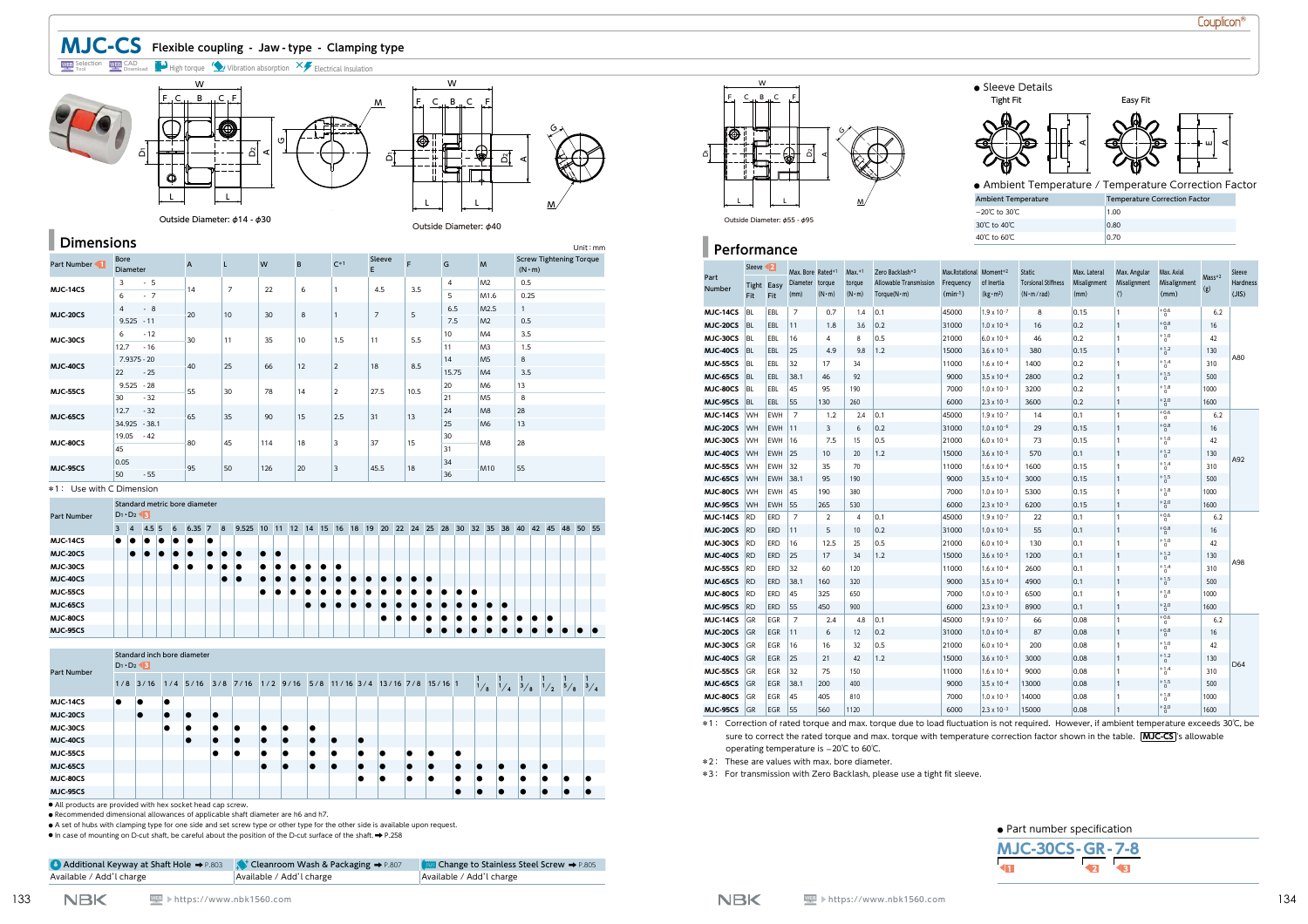A

# **MJC-K Flexible Coupling - Jaw - type - Set Screw + Key Type**

Selection  $\frac{W}{2}$  CAD Download  $\frac{1}{2}$  High torque  $\frac{1}{2}$  Vibration absorption  $\times$  Electrical Insulation







Outside Diameter: φ30

Outside Diameter: φ40

F

اة

| <b>Dimensions</b> |    |    |     |    |                |             |      |                | Unit: $mm$                                      |
|-------------------|----|----|-----|----|----------------|-------------|------|----------------|-------------------------------------------------|
| Part Number 1     | A  |    | W   | B  | $C*1$          | Sleeve<br>Е |      | M              | <b>Screw Tightening Torque</b><br>$(N \cdot m)$ |
| MJC-30K           | 30 | 11 | 35  | 10 | 1.5            | 11          | 5.5  | M4             | 1.7                                             |
| <b>MJC-40K</b>    | 40 | 25 | 66  | 12 | $\overline{2}$ | 18          | 12.5 | M <sub>5</sub> | $\overline{4}$                                  |
| <b>MJC-55K</b>    | 55 | 30 | 78  | 14 | $\overline{2}$ | 27.5        | 15   | M <sub>6</sub> | $\overline{7}$                                  |
| <b>MJC-65K</b>    | 65 | 35 | 90  | 15 | 2.5            | 31          | 17.5 | M <sub>8</sub> | 15                                              |
| MJC-80K           | 80 | 45 | 114 | 18 | 3              | 37          | 22.5 | M <sub>8</sub> | 15                                              |
| <b>MJC-95K</b>    | 95 | 50 | 126 | 20 | 3              | 45.5        | 25   | M <sub>8</sub> | 15                                              |

| <b>Part Number</b>                          | Standard Bore Diameter (dimensional allowance H8)<br>$D_1 \cdot D_2 \cdot 3$ |           |           |                 |                                                   |                 |             |                        |           |           |    |              |           |    |                                                                  |           |           |    |    |    |
|---------------------------------------------|------------------------------------------------------------------------------|-----------|-----------|-----------------|---------------------------------------------------|-----------------|-------------|------------------------|-----------|-----------|----|--------------|-----------|----|------------------------------------------------------------------|-----------|-----------|----|----|----|
|                                             | 10                                                                           | 11        | 12        | 15<br>14        | 16                                                | 18<br>19        | 20          | 22<br>24               | 25        | 28        | 30 | 32           | 35        | 38 | 40                                                               | 42        | 45        | 48 | 50 | 55 |
| MJC-30K                                     |                                                                              | $\bullet$ | $\bullet$ | $\bullet$       |                                                   |                 |             |                        |           |           |    |              |           |    |                                                                  |           |           |    |    |    |
| <b>MJC-40K</b>                              | $\bullet$                                                                    | $\bullet$ | $\bullet$ | $\bullet$<br>lo | lo                                                | $\bullet$<br>lo |             | $\bullet$<br>$\bullet$ | lo        |           |    |              |           |    |                                                                  |           |           |    |    |    |
| <b>MJC-55K</b>                              |                                                                              | $\bullet$ |           | $\bullet$       |                                                   | lo<br>lo        | ٠           | o<br>$\bullet$         | ٠         |           |    |              |           |    |                                                                  |           |           |    |    |    |
| <b>MJC-65K</b>                              |                                                                              |           |           |                 | ●                                                 | $\bullet$       |             | $\bullet$              | $\bullet$ | $\bullet$ | lo | $\bullet$    | e         |    |                                                                  |           |           |    |    |    |
| MJC-80K                                     |                                                                              |           |           |                 |                                                   |                 |             |                        |           | $\bullet$ |    | $\bullet$    | lo        |    |                                                                  |           |           |    |    |    |
| <b>MJC-95K</b>                              |                                                                              |           |           |                 |                                                   |                 |             |                        |           |           |    |              | o         |    | lo                                                               | ●         | $\bullet$ |    |    |    |
| <b>Part Number</b>                          | $D_1 \cdot D_2$ 3                                                            |           |           |                 | Standard Bore Diameter (dimensional allowance H7) |                 |             |                        |           |           |    |              |           |    |                                                                  |           |           |    |    |    |
|                                             | 1/2                                                                          |           |           |                 |                                                   |                 |             |                        |           |           |    |              |           |    |                                                                  |           |           |    |    |    |
|                                             |                                                                              |           | 9/16      | 5/8             | $11/16$ 3/4                                       |                 | $13/16$ 7/8 |                        | $15/16$ 1 |           |    | $1^{1}/_{8}$ |           |    | $1^{1}/_{4}$ $1^{3}/_{8}$ $1^{1}/_{2}$ $1^{5}/_{8}$ $1^{3}/_{4}$ |           |           |    |    |    |
| <b>MJC-30K</b>                              | $\bullet$                                                                    | $\bullet$ |           | $\bullet$       |                                                   |                 |             |                        |           |           |    |              |           |    |                                                                  |           |           |    |    |    |
|                                             | lo                                                                           | $\bullet$ |           | $\bullet$       | $\bullet$                                         |                 |             |                        |           |           |    |              |           |    |                                                                  |           |           |    |    |    |
| <b>MJC-55K</b>                              | $\bullet$                                                                    | $\bullet$ |           | $\bullet$       | $\bullet$                                         |                 | $\bullet$   |                        | $\bullet$ | $\bullet$ |    |              |           |    |                                                                  |           |           |    |    |    |
|                                             | $\bullet$                                                                    | $\bullet$ |           | $\bullet$       | $\bullet$                                         | $\bullet$       | $\bullet$   | $\bullet$              | $\bullet$ | lo        |    | $\bullet$    | $\bullet$ |    | $\bullet$                                                        | $\bullet$ |           |    |    |    |
| MJC-40K<br><b>MJC-65K</b><br><b>MJC-80K</b> |                                                                              |           |           |                 |                                                   |                 | $\bullet$   |                        | $\bullet$ | o         |    | $\bullet$    | $\bullet$ |    |                                                                  | $\bullet$ |           |    |    |    |

**●** All products are provided with hex socket set screw.

**●** Recommended dimensional allowances of applicable shaft diameter are h6 and h7.

**●** A set of hubs with key type for one side and clamping type or other type for the other side is available upon request.

| • Part number specification |  |
|-----------------------------|--|
|-----------------------------|--|

| <b>MJC-40K-EGR-11-1</b> |  |
|-------------------------|--|
|                         |  |

| ● Additional Keyway at Shaft Hole $\rightarrow$ P.803 and St Cleanroom Wash & Packaging $\rightarrow$ P.807 |                          | <b>EXIS</b> Change to Stainless Steel Screw → P.805 |
|-------------------------------------------------------------------------------------------------------------|--------------------------|-----------------------------------------------------|
| Please feel free to contact us                                                                              | Available / Add'l charge | Available / Add'l charge                            |





-20℃ to 30℃ 1.00 30℃ to 40℃ 0.80

Outside Diameter: φ55 - φ95

| Performance           |                                       |            |                                              |               |                                     |                                                                                   |                                       | 40℃ to 60℃                     |                                                                    | 0.70                                 |                                     |                                    |                 |                                    |
|-----------------------|---------------------------------------|------------|----------------------------------------------|---------------|-------------------------------------|-----------------------------------------------------------------------------------|---------------------------------------|--------------------------------|--------------------------------------------------------------------|--------------------------------------|-------------------------------------|------------------------------------|-----------------|------------------------------------|
| Part<br><b>Number</b> | Sleeve 12<br><b>Tight Easy</b><br>Fit | Fit        | Max. Bore Rated*1<br>Diameter torque<br>(mm) | $(N \cdot m)$ | $Max.*1$<br>torque<br>$(N \cdot m)$ | Zero Backlash*3<br><b>Allowable Transmission Frequency</b><br>$Torque(N \cdot m)$ | Max. Rotational Moment*2<br>$(min-1)$ | of Inertia<br>$(kg \cdot m^2)$ | <b>Static</b><br><b>Torsional Stiffness</b><br>$(N \cdot m / rad)$ | Max. Lateral<br>Misalignment<br>(mm) | Max. Angular<br>Misalignment<br>(°) | Max. Axial<br>Misalignment<br>(mm) | $Mass*2$<br>(g) | Sleeve<br><b>Hardness</b><br>(JIS) |
| MJC-30K               | <b>BL</b>                             | EBL        | 16                                           | 4             | 8                                   | 0.5                                                                               | 21000                                 | $6.1 \times 10^{-6}$           | 46                                                                 | 0.2                                  | $\mathbf{1}$                        | $^{+1.0}_{0}$                      | 43              |                                    |
| <b>MJC-40K</b>        | <b>BL</b>                             | EBL        | 25                                           | 4.9           | 9.8                                 | 1.2                                                                               | 15000                                 | $3.6 \times 10^{-5}$           | 380                                                                | 0.15                                 | $\mathbf{1}$                        | $+1.2$                             | 130             |                                    |
| <b>MJC-55K</b>        | <b>BL</b>                             | EBL        | 32                                           | 17            | 34                                  |                                                                                   | 11000                                 | $1.6 \times 10^{-4}$           | 1400                                                               | 0.2                                  | $\mathbf{1}$                        | $^{+1.4}_{0}$                      | 310             | A80                                |
| <b>MJC-65K</b>        | <b>BL</b>                             | EBL        | 38.1                                         | 46            | 92                                  |                                                                                   | 9000                                  | $3.6 \times 10^{-4}$           | 2800                                                               | 0.2                                  | $\mathbf{1}$                        | $+1.5$                             | 510             |                                    |
| MJC-80K               | <b>BL</b>                             | EBL        | 45                                           | 95            | 190                                 |                                                                                   | 7000                                  | $1.1 \times 10^{-3}$           | 3200                                                               | 0.2                                  | 1                                   | $+1.8$                             | 1000            |                                    |
| <b>MJC-95K</b>        | <b>BL</b>                             | EBL        | 55                                           | 130           | 260                                 |                                                                                   | 6000                                  | $2.3 \times 10^{-3}$           | 3600                                                               | 0.2                                  | $\mathbf{1}$                        | $^{+2.0}_{0}$                      | 1500            |                                    |
| <b>MJC-30K</b>        | WH                                    | <b>EWH</b> | 16                                           | 7.5           | 15                                  | 0.5                                                                               | 21000                                 | $6.1 \times 10^{-6}$           | 73                                                                 | 0.15                                 | $\mathbf{1}$                        | $^{+1.0}_{0}$                      | 43              |                                    |
| <b>MJC-40K</b>        | WH                                    | <b>EWH</b> | 25                                           | 10            | 20                                  | 1.2                                                                               | 15000                                 | $3.6 \times 10^{-5}$           | 570                                                                | 0.1                                  | $\mathbf{1}$                        | $+1.2$                             | 130             |                                    |
| <b>MJC-55K</b>        | WH                                    | <b>EWH</b> | 32                                           | 35            | 70                                  |                                                                                   | 11000                                 | $1.6 \times 10^{-4}$           | 1600                                                               | 0.15                                 | $\mathbf{1}$                        | $^{+1.4}_{0}$                      | 310             | A92                                |
| <b>MJC-65K</b>        | WH                                    | <b>EWH</b> | 38.1                                         | 95            | 190                                 |                                                                                   | 9000                                  | $3.6 \times 10^{-4}$           | 3000                                                               | 0.15                                 | $\mathbf{1}$                        | $+1.5$                             | 510             |                                    |
| MJC-80K               | <b>WH</b>                             | <b>EWH</b> | 45                                           | 190           | 380                                 |                                                                                   | 7000                                  | $1.1 \times 10^{-3}$           | 5300                                                               | 0.15                                 | $\mathbf{1}$                        | $+1.8$                             | 1000            |                                    |
| <b>MJC-95K</b>        | <b>WH</b>                             | <b>EWH</b> | 55                                           | 265           | 530                                 |                                                                                   | 6000                                  | $2.3 \times 10^{-3}$           | 6200                                                               | 0.15                                 | $\mathbf{1}$                        | $+2.0$                             | 1500            |                                    |
| MJC-30K               | <b>RD</b>                             | ERD        | 16                                           | 12.5          | 25                                  | 0.5                                                                               | 21000                                 | $6.1 \times 10^{-6}$           | 130                                                                | 0.1                                  | $\mathbf{1}$                        | $+1.0$                             | 43              |                                    |
| <b>MJC-40K</b>        | <b>RD</b>                             | ERD        | 25                                           | 17            | 34                                  | 1.2                                                                               | 15000                                 | $3.6 \times 10^{-5}$           | 1200                                                               | 0.1                                  | $\mathbf{1}$                        | $+1.2$                             | 130             |                                    |
| <b>MJC-55K</b>        | <b>RD</b>                             | ERD        | 32                                           | 60            | 120                                 |                                                                                   | 11000                                 | $1.6 \times 10^{-4}$           | 2600                                                               | 0.1                                  | $\mathbf{1}$                        | $^{+1.4}_{0}$                      | 310             | A98                                |
| <b>MJC-65K</b>        | <b>RD</b>                             | <b>ERD</b> | 38.1                                         | 160           | 320                                 |                                                                                   | 9000                                  | $3.6 \times 10^{-4}$           | 4900                                                               | 0.1                                  | $\mathbf{1}$                        | $+1.5$                             | 510             |                                    |
| MJC-80K               | <b>RD</b>                             | <b>ERD</b> | 45                                           | 325           | 650                                 |                                                                                   | 7000                                  | $1.1 \times 10^{-3}$           | 6500                                                               | 0.1                                  | $\mathbf{1}$                        | $+1.8$                             | 1000            |                                    |
| <b>MJC-95K</b>        | <b>RD</b>                             | <b>ERD</b> | 55                                           | 450           | 900                                 |                                                                                   | 6000                                  | $2.3 \times 10^{-3}$           | 8900                                                               | 0.1                                  | $\mathbf{1}$                        | $+2.0$                             | 1500            |                                    |
| <b>MJC-30K</b>        | GR                                    | EGR        | 16                                           | 16            | 32                                  | 0.5                                                                               | 21000                                 | $6.1 \times 10^{-6}$           | 200                                                                | 0.08                                 | $\mathbf{1}$                        | $+1.0$                             | 43              |                                    |
| <b>MJC-40K</b>        | <b>GR</b>                             | <b>EGR</b> | 25                                           | 21            | 42                                  | 1.2                                                                               | 15000                                 | $3.6 \times 10^{-5}$           | 3000                                                               | 0.08                                 | $\mathbf{1}$                        | $+1.2$                             | 130             |                                    |
| <b>MJC-55K</b>        | GR                                    | EGR        | 32                                           | 75            | 150                                 |                                                                                   | 11000                                 | $1.6 \times 10^{-4}$           | 9000                                                               | 0.08                                 | $\mathbf{1}$                        | $^{+1.4}_{0}$                      | 310             | D64                                |
| <b>MJC-65K</b>        | <b>GR</b>                             | EGR        | 38.1                                         | 200           | 400                                 |                                                                                   | 9000                                  | $3.6 \times 10^{-4}$           | 13000                                                              | 0.08                                 | $\mathbf{1}$                        | $+1.5$                             | 510             |                                    |
| <b>MJC-80K</b>        | GR                                    | <b>EGR</b> | 45                                           | 405           | 810                                 |                                                                                   | 7000                                  | $1.1 \times 10^{-3}$           | 14000                                                              | 0.08                                 | $\mathbf{1}$                        | $+1.8$                             | 1000            |                                    |
| <b>MJC-95K</b>        | <b>GR</b>                             | <b>EGR</b> | 55                                           | 560           | 1120                                |                                                                                   | 6000                                  | $2.3 \times 10^{-3}$           | 15000                                                              | 0.08                                 | $\mathbf{1}$                        | $+2.0$                             | 1500            |                                    |

 \*1: Correction of rated torque and max. torque due to load fl uctuation is not required. However, if ambient temperature exceeds 30℃, be sure to correct the rated torque and max. torque with temperature correction factor shown in the table. **MJC-K** 's allowable operating temperature is -20℃ to 60℃. Unit:inch

Unit:mm

\*2: These are values with max. bore diameter.

\*3: For transmission with Zero Backlash, please use a tight fit sleeve.

#### **●** Details of Shaft Hole



|                                  | keyway                      | Key                |           |                    |                           |
|----------------------------------|-----------------------------|--------------------|-----------|--------------------|---------------------------|
| <b>Standard Bore</b><br>Diameter | b                           |                    | t         | Nominal            |                           |
| D                                | Standard<br>Dimension (JS9) | allowance Standard | Dimension | allowance          | Dimension<br>$b \times h$ |
| 10.11.12                         | 4                           | ±0.0150            | 1.8       | $+0.1$             | $4\times4$                |
| 14.15.16                         | 5                           | ±0.0150            | 2.3       | $+0.1$             | $5\times5$                |
| 18.19.20.22                      | 6                           | ±0.0150            | 2.8       | $+0.1$<br>$\Omega$ | $6\times 6$               |
| $24 \cdot 25 \cdot 28 \cdot 30$  | 8                           | ±0.0180            | 3.3       | $+0.2$             | $8\times7$                |
| $32 \cdot 35 \cdot 38$           | 10                          | ±0.0180            | 3.3       | $+0.2$             | $10\times8$               |
| $40 \cdot 42$                    | 12                          | ±0.0215            | 3.3       | $+0.2$<br>$\Omega$ | $12\times8$               |
| $45 \cdot 48 \cdot 50$           | 14                          | ±0.0215            | 3.8       | $+0.2$<br>$\Omega$ | $14\times9$               |
| 55                               | 16                          | ±0.0215            | 4.3       | $+0.2$<br>$\Omega$ | $16\times10$              |

|                                              | Keyway                       |                        |                              |                       |  |  |  |  |
|----------------------------------------------|------------------------------|------------------------|------------------------------|-----------------------|--|--|--|--|
| <b>Standard Inch Bore</b><br><b>Diameter</b> | <b>Wk</b>                    |                        | T                            |                       |  |  |  |  |
| D                                            | Standard<br><b>Dimension</b> | Allowance              | Standard<br><b>Dimension</b> | Allowance             |  |  |  |  |
| 1/2                                          | 1/8                          | $+0.002$<br>$\Omega$   | 0.560                        | $+0.01$               |  |  |  |  |
| 9/16                                         | 1/8                          | $+0.002$               | 0.623                        | $+0.01$               |  |  |  |  |
| 5/8                                          | 3/16                         | $+0.002$               | 0.709                        | $+0.01$               |  |  |  |  |
| 11/16                                        | 3/16                         | $+0.002$               | 0.773                        | $+0.01$<br>$\Omega$   |  |  |  |  |
| 3/4                                          | 3/16                         | $+0.002$<br>$\Omega$   | 0.837                        | $+0.01$<br>$^{\circ}$ |  |  |  |  |
| 13/16                                        | 3/16                         | $+0.002$               | 0.900                        | $+0.01$               |  |  |  |  |
| 7/8                                          | 3/16                         | $+0.002$               | 0.964                        | $+0.01$               |  |  |  |  |
| 15/16                                        | 1/4                          | $+0.002$               | 1.051                        | $+0.01$               |  |  |  |  |
| 1                                            | 1/4                          | $+0.002$               | 1.114                        | $^{+0.01}_{0}$        |  |  |  |  |
| $1\frac{1}{8}$                               | 1/4                          | $+0.002$               | 1.241                        | $^{+0.01}_{0}$        |  |  |  |  |
| $1\frac{1}{4}$                               | 1/4                          | $+0.002$<br>$\Omega$   | 1.367                        | $+0.01$<br>$\Omega$   |  |  |  |  |
| $1\frac{3}{8}$                               | 5/16                         | $+0.002$<br>$\Omega$   | 1.518                        | $+0.01$<br>$\Omega$   |  |  |  |  |
| $1\frac{1}{2}$                               | 3/8                          | $+0.002$<br>$\Omega$   | 1.669                        | $+0.01$<br>$\Omega$   |  |  |  |  |
| $1\frac{5}{8}$                               | 3/8                          | $+0.002$<br>$^{\circ}$ | 1.796                        | $+0.01$<br>$^{\circ}$ |  |  |  |  |
| $1\frac{3}{4}$                               | 3/8                          | $+0.002$<br>$^{\circ}$ | 1.922                        | $+0.01$<br>$^{\circ}$ |  |  |  |  |